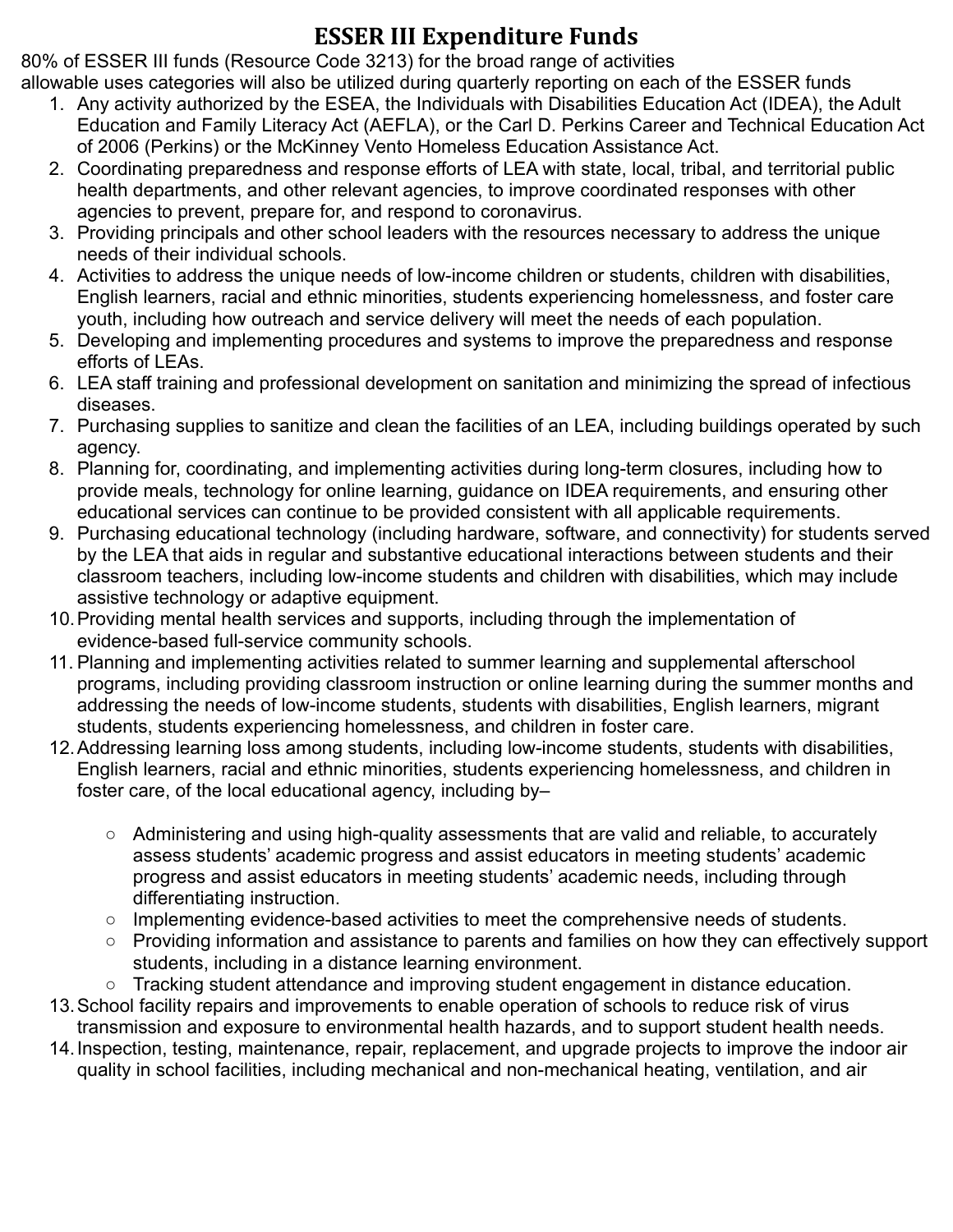conditioning systems, filtering, purification, and other air cleaning, fans, control systems, and window and door repair and replacement.

- 15.Developing strategies and implementing public health protocols including, to the greatest extent practicable, policies in line with guidance from the Centers for Disease Control and Prevention for the reopening and operation of school facilities to effectively maintain the health and safety of students, educators, and other staff
- 16.Other activities that are necessary to maintain operations and continuity of services and continuing to employ existing staff.

Additionally, Section 2001(e)(1) of the ARP Act requires an LEA to reserve not less than 20 percent of its ESSER III allocation (Resource Code 3214) to address the academic impact of lost instructional time through the implementation of evidence-based interventions. Allowable uses of this portion of funds are:

- 1. Summer learning or summer enrichment
- 2. Extended day
- 3. Comprehensive afterschool programs
- 4. Extended school year programs
- 5. Evidence-based high dosage tutoring
- 6. Full-Service Community Schools
- 7. Mental health services and supports
- 8. Adoption or integration of social emotional learning into the core curriculum/school day
- 9. Other evidence-based interventions

## **ESSER III Formula Allocations**

The Schedule of Allocations can be found on the **ESSER [III Funding Results page](https://www.cde.ca.gov/fg/fo/r14/esseriii20result.asp)**.

- Been deemed an eligible LEA as reflected by a minimum U.S. Census Bureau estimated poverty count of 10 and poverty rate greater than 2%; and,
- Applied for funds on CARS no later than March 31, 2021 (deadline extended to April 16, 2021); and,
- Submitted the Local Control and Accountability Plan (LCAP) Federal Addendum no later than April 16, 2021

### **Exception**

ESSER III fund allocations for new or significantly expanding charter schools in FY 2021–22 are based on their share of funding received under Title I, Part A in FY 2021–22. To have an FY 2021–22 Title I, Part A allocation, the charter school must have:

- Been deemed an eligible LEA as reflected by a minimum U.S Census Bureau-equivalent poverty count of 10 or more and a minimum poverty rate greater than 2% as of October 7, 2021; and,
- Applied for funds on CARS no later than March 31, 2022; and,
- Submitted the LCAP Federal Addendum no later than March 31, 2022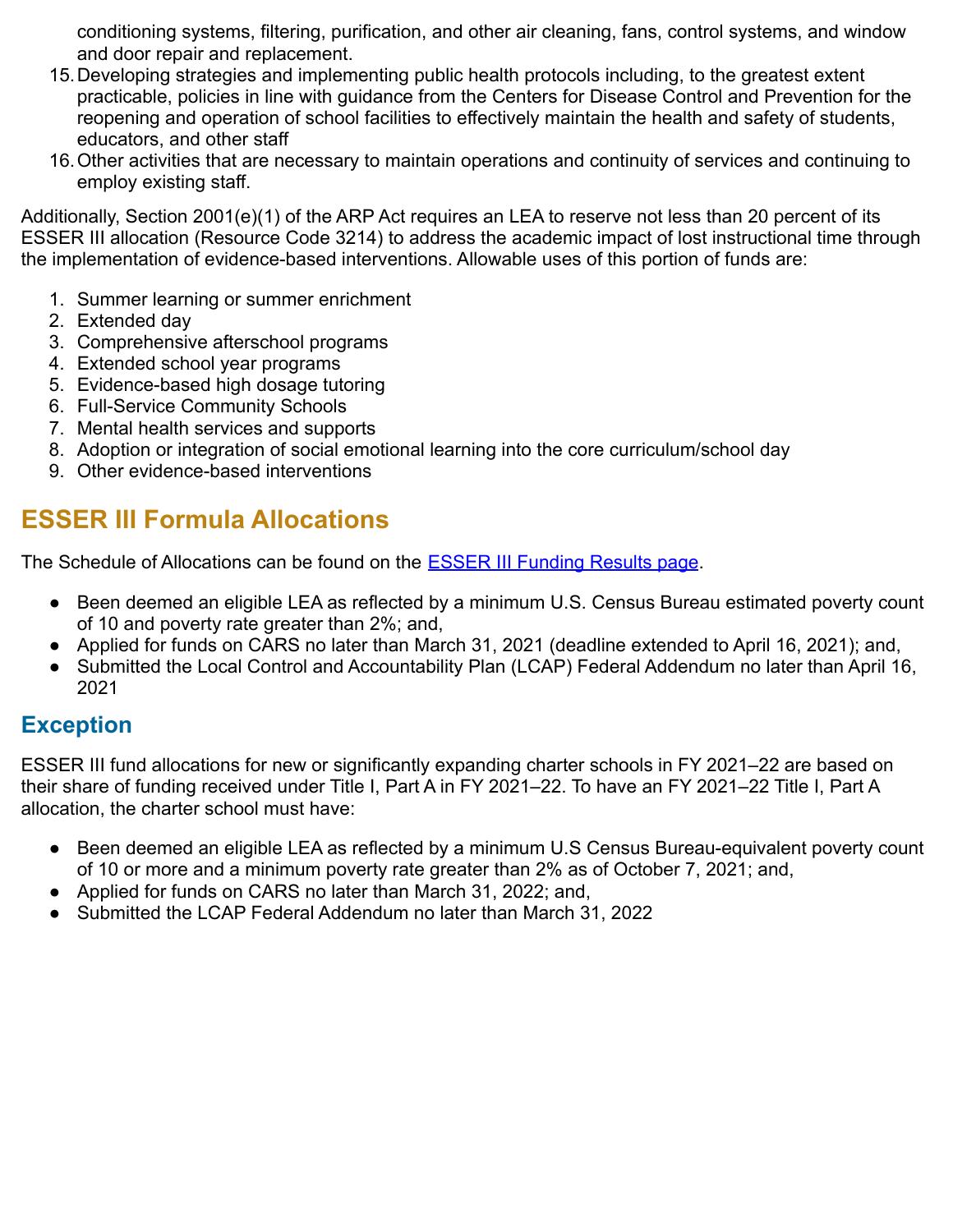# **Expenditure Plan**

| <b>AMCS</b><br><b>Total Funding: \$1,510,849.00</b>                                                                                                                                           |                                                                                                  | <b>PTMS</b><br><b>Total Funding: \$1,244,841.00</b>                                                                                                             |                                                                            |  |  |
|-----------------------------------------------------------------------------------------------------------------------------------------------------------------------------------------------|--------------------------------------------------------------------------------------------------|-----------------------------------------------------------------------------------------------------------------------------------------------------------------|----------------------------------------------------------------------------|--|--|
| Strategies for Continuous &<br>Safe In-Person Learning<br>$(40\%) = $604, 339$                                                                                                                | <b>Addressing Lost</b><br><b>Instructional Time</b><br>$(60\%) = $906, 510$                      | <b>Strategies for Continuous</b><br>& Safe In-Person Learning<br>$(40\%) = 500,000$                                                                             | <b>Addressing Lost</b><br><b>Instructional Time</b><br>$(60\%) = 744, 841$ |  |  |
| <b>Actions and Expenditures to Address Student Needs (page 5)</b>                                                                                                                             |                                                                                                  |                                                                                                                                                                 |                                                                            |  |  |
| <b>Item-Funding Amount</b>                                                                                                                                                                    | <b>Item-Funding Amount</b>                                                                       | <b>Item-Funding Amount</b>                                                                                                                                      | <b>Item-Funding Amount</b>                                                 |  |  |
| PPE & Cleaning (Act 1)-818,130 (3%)?                                                                                                                                                          |                                                                                                  | PPE & Cleaning (Act 1)-\$15,000<br>(3%)                                                                                                                         |                                                                            |  |  |
| Weekly COVID Testing- Staff salary<br>Jeanette Santana- 12 hours per<br>$\bullet$<br>week- \$1,200 x 40=<br>Danya Palomares- 4 hours per<br>٠<br>week- \$4,800<br>Nora Saenz- (60%) \$36,000? |                                                                                                  | Weekly COVID Testing-<br>Jackie 18 hours per<br>week-\$21,600<br>Nora Saenz-(40%)<br>\$24,000                                                                   |                                                                            |  |  |
| $LCAP$ Goal #2 --<br>$\bullet$                                                                                                                                                                |                                                                                                  |                                                                                                                                                                 |                                                                            |  |  |
| <b>Total \$60,130</b>                                                                                                                                                                         | <b>Total \$0</b>                                                                                 | <b>Total \$60,600</b>                                                                                                                                           | <b>Total \$0</b>                                                           |  |  |
| \$604, 339- \$60, 130= \$544, 209                                                                                                                                                             | \$906,510-\$0=\$906,510                                                                          | \$500,000-\$60,600=\$439,400                                                                                                                                    | \$744,841-\$0=\$744,841                                                    |  |  |
|                                                                                                                                                                                               |                                                                                                  |                                                                                                                                                                 |                                                                            |  |  |
| <b>Addressing the Impact of Lost Instructional Time (page 6)</b>                                                                                                                              |                                                                                                  |                                                                                                                                                                 |                                                                            |  |  |
| <b>Item-Funding Amount</b>                                                                                                                                                                    | <b>Item-Funding Amount</b>                                                                       | <b>Item-Funding Amount</b>                                                                                                                                      | <b>Item-Funding Amount</b>                                                 |  |  |
| Tiered Intervention Reading Program<br>EL<br>SpEd<br>Orton-Gillingham \$20,000                                                                                                                | Sped Aide-\$80,000                                                                               | Tiered Intervention Reading<br>Program<br>EL<br>$\bullet$<br>SpEd<br>$\bullet$<br>Orton-Gillingham \$20,000                                                     | Sped Aide-\$80,000                                                         |  |  |
| School-Wide Reading Program<br>Amplify-\$25,000                                                                                                                                               | Math Inter Teach-\$200,000                                                                       | School-Wide Reading Program<br>(NAME)-\$25,000                                                                                                                  | ELD Aide- \$80,000                                                         |  |  |
| Positive Behavior Interventions and<br>Supports with Coordinator and Coaching<br>from LACOE<br>LACOEs Fee- \$5,000<br>$\bullet$<br>Stipend-\$2,000<br>$\bullet$                               | Dean- \$100,000 (50%)                                                                            | Positive Behavior Interventions and<br>Supports with Coordinator and<br>Coaching from LACOE<br>LACOEs Fee- \$5,000<br>$\bullet$<br>Stipend-\$2,000<br>$\bullet$ | ELA Inter Teach-\$200,000                                                  |  |  |
| Attendance and Engagement<br>Attendance Clerk's<br>$\bullet$<br>salary-\$53,620<br>Dean's 50%- \$100,000<br>$\bullet$                                                                         | SEL for Foster & Homeless<br>Youth<br><b>Assistant Principal</b><br>$\bullet$<br>$$45,000(50\%)$ | Attendance and Engagement<br>Attendance Clerk's<br>$\bullet$<br>salary-\$26,400<br>Assistant<br>Principal-\$44,000                                              | Math Inter Teach-\$200,000                                                 |  |  |
|                                                                                                                                                                                               |                                                                                                  | SEL Foster & Homeless<br>Counselor-\$200,000                                                                                                                    |                                                                            |  |  |
| <b>Total \$544,209</b>                                                                                                                                                                        | <b>Total \$485,329</b>                                                                           | <b>Total \$322,400</b>                                                                                                                                          | <b>Total \$560,000</b>                                                     |  |  |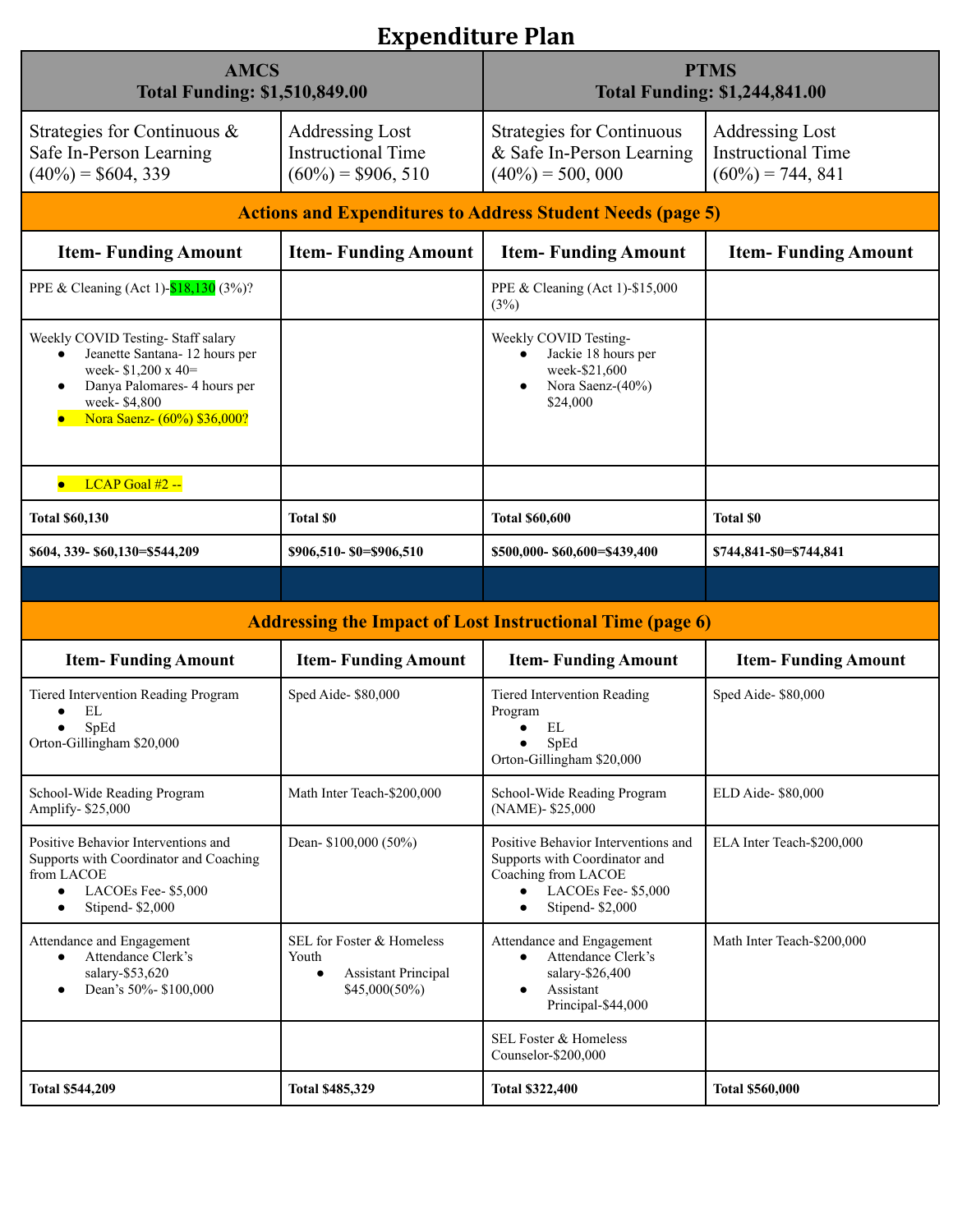| $$544,209 - $205,620 = 338,589$                                                                                                                                                                                             | \$906,510-\$425,000=\$481,510                                                              | \$439,400-\$322,400=\$117,000                                                                                                                                                                                                    | \$744,841-\$560,000=\$184,841             |  |
|-----------------------------------------------------------------------------------------------------------------------------------------------------------------------------------------------------------------------------|--------------------------------------------------------------------------------------------|----------------------------------------------------------------------------------------------------------------------------------------------------------------------------------------------------------------------------------|-------------------------------------------|--|
|                                                                                                                                                                                                                             |                                                                                            |                                                                                                                                                                                                                                  |                                           |  |
| <b>Use of Any Remaining Funds (page 7)</b>                                                                                                                                                                                  |                                                                                            |                                                                                                                                                                                                                                  |                                           |  |
| <b>Item-Funding Amount</b>                                                                                                                                                                                                  | <b>Item-Funding Amount</b>                                                                 | <b>Item-Funding Amount</b>                                                                                                                                                                                                       | <b>Item-Funding Amount</b>                |  |
| Ensure parent involvement, pupil<br>engagement, and a positive school climate<br>are occurring.<br>\$112,863                                                                                                                | Academic Equity<br>Psychologist \$240,755<br>$\bullet$<br>Counselor \$240,755<br>$\bullet$ | Ensure parent involvement, pupil<br>engagement, and a positive school<br>climate are occurring.<br>\$39,000                                                                                                                      | Academic Equity<br>Psychologist \$184,840 |  |
| Ensure parent involvement, pupil<br>engagement, and a positive school climate<br>are occurring.<br><b>PBIS</b><br>$\bullet$<br>Increase 2 way communication<br>(ParentSquare, PowerSchool,<br>other Apps used)<br>\$112,863 |                                                                                            | Ensure parent involvement, pupil<br>engagement, and a positive school<br>climate are occurring.<br><b>PBIS</b><br>$\bullet$<br>Increase 2 way<br>communication<br>(ParentSquare,<br>PowerSchool, other Apps<br>used)<br>\$39,000 |                                           |  |
| Academic Equity<br><b>PD</b><br>Training<br>\$112,863                                                                                                                                                                       |                                                                                            | Academic Equity<br><b>PD</b><br>Training<br>\$39,000                                                                                                                                                                             |                                           |  |
| <b>Total \$338,589</b>                                                                                                                                                                                                      | <b>Total \$481,510</b>                                                                     | <b>Total \$117,000</b>                                                                                                                                                                                                           | <b>Total \$184,841</b>                    |  |
| $$338,589 - $338,589 = $0$                                                                                                                                                                                                  | $$481,510 - $481,510 = $0$                                                                 | $$117,000 - $117,000 = $0$                                                                                                                                                                                                       | $$184,841 - $184,841 = $0$                |  |

#### AMCS-

- 604,339K
	- 18,130 is 3% (of the 40% of total)
		- For PPE and Cleaning (Action 1)
	- $0.586,209 -$ 
		- For Sped Aide (80,000)
	- $0.586,209$  -
		- Math Intervention Teacher (200,000906,510)
		- #3 Increase student outcomes in Math
	- $0$  306,209
		- School Psych/ or Dean/ or ...
- 906,510K
- PTMS-
	- 500K-
	- 746,904K
	- ●

Actions and Expenditures to address needs In Person

#1 PTLAMS 15,000k PPE